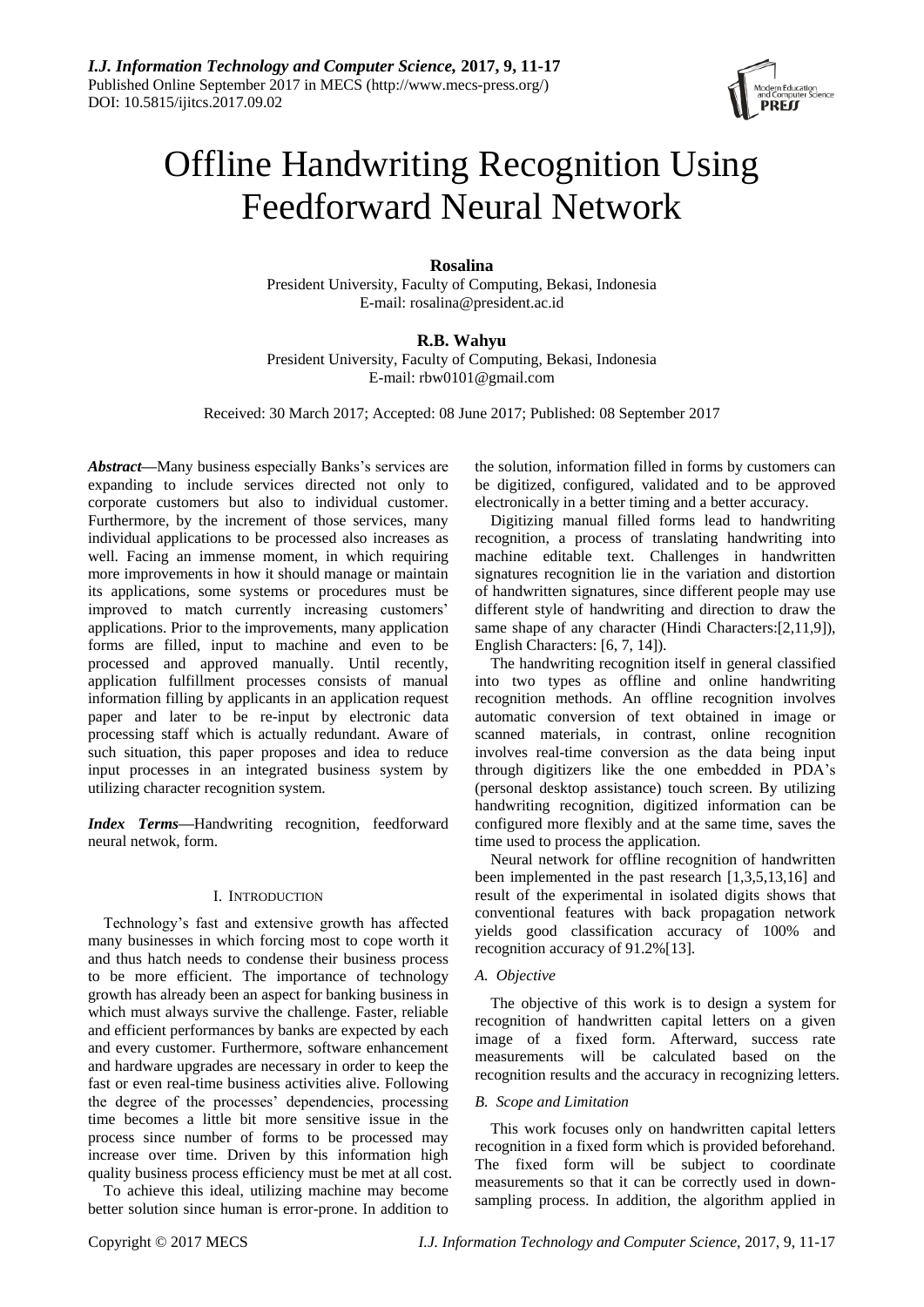originally from feed forward neural network algorithm.

#### II. METHODOLOGY

Stages involved in offline handwritten character recognition (Fig. 1) which are divided into Image acquisition, Preprocessing, Feature Extraction, Classification and Recognition.



Fig.1. Offline handwritten character recognition stages

## *A. Image Acquisition*

In this work, the input images is obtained through a scanner. The image should have specific format such as JPEG; BMT etc. The input captured may be in gray, color or binary form scanner.

#### *B. Preprocessing*

The aim of the preprocessing stage is to enhance the quality of recognition. In this stage the output of the image acquisition is fed as input to the processing stage then will be applied number of procedures for thresholding, smoothing, filtering, resizing, and normalizing so that successive algorithm to final classification can be made simple and more accurate[4].

## *C. Feature Extraction*

In this work, the feature extraction applied boundary detection of a handwritten character and eight neighbor adjacent methods has been adopted as shown in Fig.2.



Fig.2. Eight neighbor adjacent of pixel

The binary image is scan until the boundary is founded in clockwise direction, once a white pixel is detected, it checks another new white pixel and so on. If the first pixel is found, the system will assigned the coordinates of that position to indicate that this is an origin of the boundary. During the boundary tracing process, the system will always check the condition whether the first coordinates of the boundary are equal to the last coordinates. Once it is obtained; means the whole boundary has been traced and boundary tracing process

completes [13].

Note that the way to handle image file and text file is different because image file to be processed is not to be taken by simple file stream which is generally used in handling text file but rather considering image pixels and the information inside those pixels. To crop an image from the scanned form, there is one thing that should be set beforehand which is the coordinate numbers. These numbers represent the exact positioning of the important information in the image in Cartesian coordinate. Since the setting is different between forms because not all forms have the same structure and positions, the coordinates setting must be done beforehand. For a clearer look in the coordinate numbers, Fig.3. shows static setting while for testing form shown in Fig.4.



Fig.3. Coordinate Number

Fig.4. Sample Testing Form

After images containing important information is successfully cropped from the scanned image, all images preparations have been completed. After the image reading is fixed, the next thing to do is to set data based on the pixels read from the corresponding image. The first thing to do in searching pixels in the image is bounding the image so that minimum whitespaces are read (for faster pixels reading performance). If the pixels contain information, in this case has districtive value other than whitespaces, a Boolean value: true will be assigned to it, otherwise, false will be assigned to it. The Boolean value assigment will be very precise since it also uses Cartesian coordinae location to determine the exact position to set the value. After Boolean value setting has been completed then more conversion must be done based on following rule:

- a. If the Boolean value assgined in the position [x,y] is false, then assign the value of 0.0 to the exact given position.
- b. If the Boolean value assigned in the position  $[x, y]$ is true, then assign the value of 1.0 to the exact given position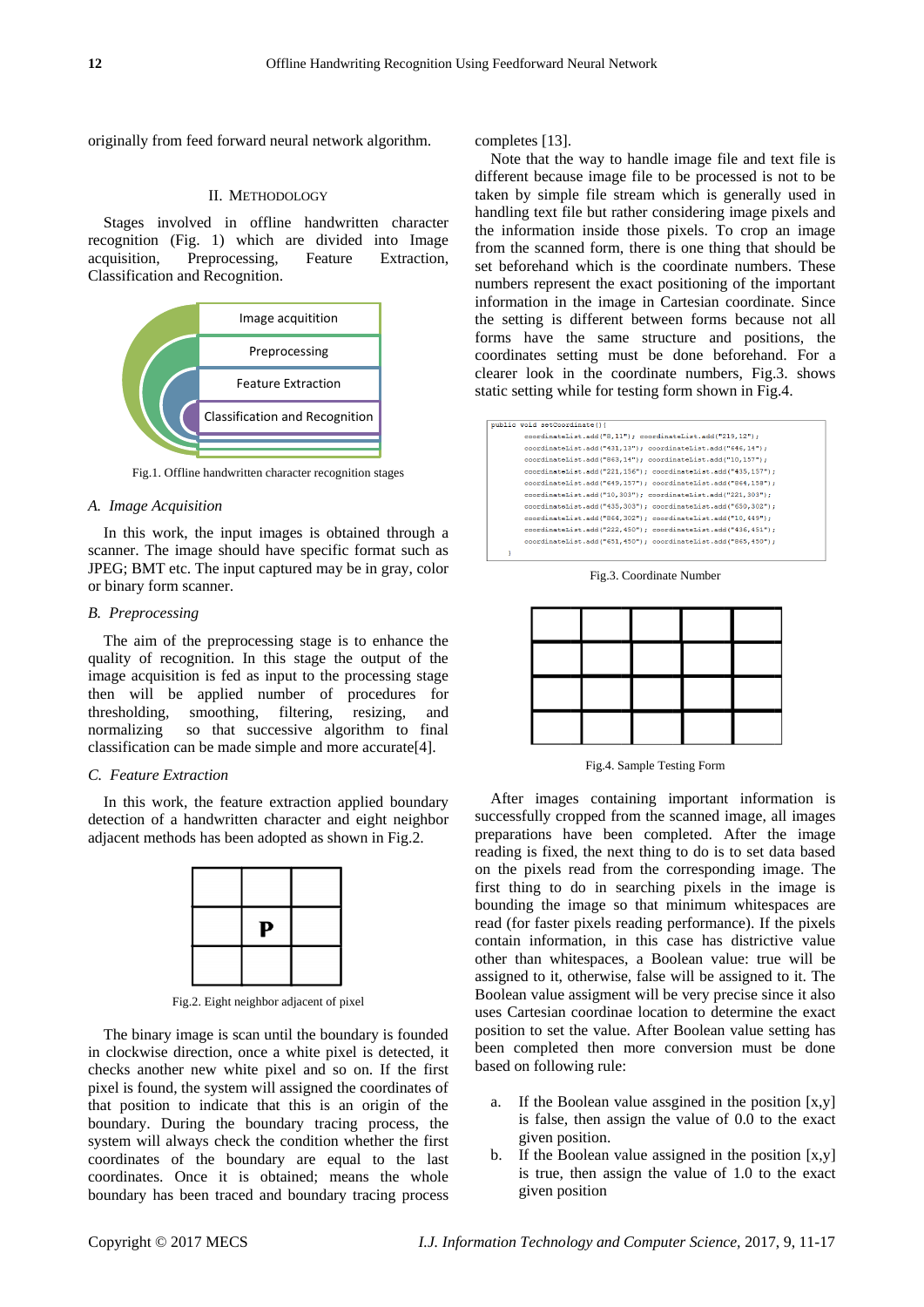c. If the value to be assigned is not stated in the given position, assume them to be whitespaces (ignoring possible noise) and assign the value of 0.0 to them.

## III. SYSTEM ANALYSIS AND DESIGN

#### *A. Mathematical Operations*

As Fig.5 may suggest, there are at least three layers of the network with an input layer as the first layer, an output layer as the last layer and a hidden layer as the medium. In the first layer, a set of input is supplied to the model; in this case, a set of English capital letters is supplied. In purpose of mathematical operations to be applied, the input set is constructed in such a way so that it forms an array of mathematical unit, e.g.: integer, double, float, big decimal, etc. In contrast to the general form of Feedforward neural network, the design of the model has a slight change in the input layer. Instead of having one value assigned into each input neuron, the author supplies a new standalone Feedforward neural network model. In this way, each character representation will be calculated in its own neural network beforehand so that the general model can have many advanced inputs which give the model some advantages such as more exact input representation and faster time in general error calculations.



Fig.5. System"s feedforward neural network model

Furthermore, array of double representing a character can be seen in Fig.6: election of maximum number in the given double array will show a significant distinguishable character as shown in Fig.7.

| public static double[][] inputLetters = new double[][][ |  |
|---------------------------------------------------------|--|
| new doublefl(//A                                        |  |
| 0.0, 0.0, 1.0, 1.0, 0.0,                                |  |
| 0.0, 0.0, 1.0, 1.0, 0.0,                                |  |
| 0.0, 1.0, 1.0, 1.0, 0.0,                                |  |
| 0.0, 1.0, 0.0, 1.0, 0.0,                                |  |
| 1.0, 1.0, 1.0, 1.0, 1.0.                                |  |
| 1.0, 1.0, 0.0, 0.0, 1.0,                                |  |
| 1.0, 0.0, 0.0, 0.0, 1.0                                 |  |
| ١.                                                      |  |

Fig.6. Character in double array



Fig.7. Selected maximum number in double array representation

The array of doubles act as input set representing English capital letters supplied through input layer. Afterward, the input will go to the next layer: hidden layer. In hidden layer, mathematical calculation will be applied to the input. Each input's dot product which formula shown in equation 1 is the result for the mathematical calculation in prior description.

$$
a.b = \sum_{i=1}^{n} a_i b_i = a_1 b_1 + a_2 b_2 + \cdots + a_n b_n \qquad (1)
$$

Before all computations are finished, the operations in hidden layer will still be running. Furthermore, proceeding to output layer in the calculation step, the output layer will try to compare between the result of dot product and the desired output. The gap between the two objects is recognized as error signal. More concrete representation of the calculation is shown in Fig.8.



Fig.8. Calculations Involved [8]

Prior to the gap calculation result by subtracting those objects, a root mean square (RMS) error is also calculated. The purpose of calculating an RMS error is to identify how far a value possibly differs from the true value (ideal value). There is no exact value acting as the gap between true value and calculation value but only an estimation approach.

The RMS error rate will then be remembered, and updated if there is a smaller number result from the next calculation/iteration. The purpose of getting the error is to know which calculation results in minimum error. Later, the minimum error will be referred as local minimum since it represents the smallest error number in one calculation covered in a model"s iteration. In general, the formula to get the RMS error rate is shown in equation 2.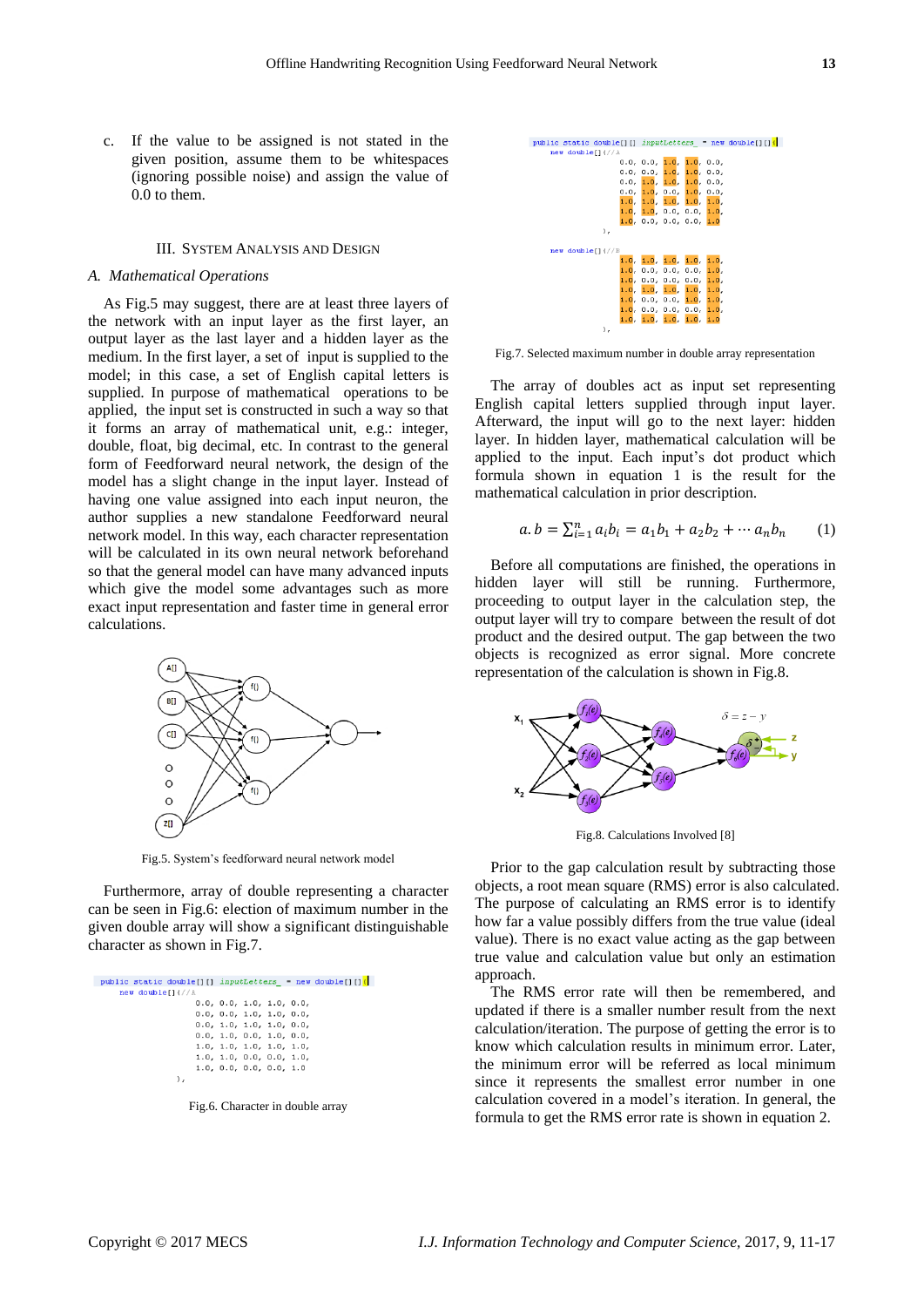$$
x_{rms} = \sqrt{\frac{x_1^2 + x_2^2 + \dots + x_n^2}{n}} \tag{2}
$$

Preceding the calculation, the next step after the gap is calculated, as the learning technique"s name may suggest, the result is then propagated back to the previous layer as a new coefficient for the next calculation. The backpropagation flow is iterated until the calculation reaches the minimum error level suggested prior to any calculatios started, e.g.: terminate after error rate is below 7%. The backpropagation flow is described briefly in Fig.9.



Fig.9. Backpropagation Flow [8]

The propagated value sent tot the previous neuron/layer will be used as a new weight value, thus weighting some percentage for the calculation in order to converge. The calculation will terminate itself after the certain level of error rate or threshold is met. Upon finishing the calculations, the network will know which calculations having the least local error to be mapped to the output.

In short, the system enables the users to recognize handwritten text on a scanned application form. Prior to any recognizing operation, the system must be trained so that it can gather the initial classification of probable input set and the desired output based on the calculations applied to the input.

## *B. System Overview*

The development of handwriting recognition system is fused with neural network implementation which enables the system to recognize the input more accurately since the network allows alternate version of input. In addition, the combination may hint that the system will not work in Boolean manner in which only true or false response given in every recognizing attempt. Instead, the system can work in somewhat fuzzy environment where noised or alternate input can be recognized. Furthermore, the working system is a combination of layers of neural network, simple image processing tool, and the classification module.

#### *C. General Development*

Neural network implemented in the system must be trained prior to any possible operations so that it can gather the initial mapping/classification of possible input set and desired output. Input data can be gathered using simple image processing tool such as image downsampling for the input image or simply by gathering all images using third party image processing software. Afterward, the system will run mathematic calculations in order to determine which input belongs to what output based on the calculation result. The calculation itself is a form of local minimum convergence computation or in

simpler word, a form of computation to find minimum error in each attempt (assuming many input is feed into the training set). As a result, the one having minimum error will be recognized as the probable desired output for the given input (the winning neuron at the iteration).

## IV. SYSTEM ARCHITECTURE

In general, the system has three different tasks to perform in order to finish one cycle of recognizing process. In addition, as Fig.10 may suggest, the tasks are handled in different methods but each methods still stand in dependency to other method in order to finish the recognizing process mention earlier. For example, the system must be trained first before any other operations can run. Afterward, if the training result is satisfactory, then it can be reused in other operation in order to recognize the given input. Furthermore, the reusability of the training result is relative to its learning process which mean that there"s a possibility to retrain the system in the next batch of recognizing process.



Fig.10. System Architecture

#### V. TESTING AND RESULTS

There are three major modules to be developed in order to engineer the complete working system: Training module, Image module, and Files module. Some other complements such as application launcher and interfaces will be provided by the integrated development environment (IDE) code auto-generation.



Fig.11. Image Supplied Recognizer

Training module covers the algorithm for neural network learning including mathematical calculations hidden beneath the training name. The training module is developed separately in one package inside the main project so that the reusability of the module is better. Instead of locating the mathematical calculations directly in the training module, some are extracted into one independent package. Following the calculations package,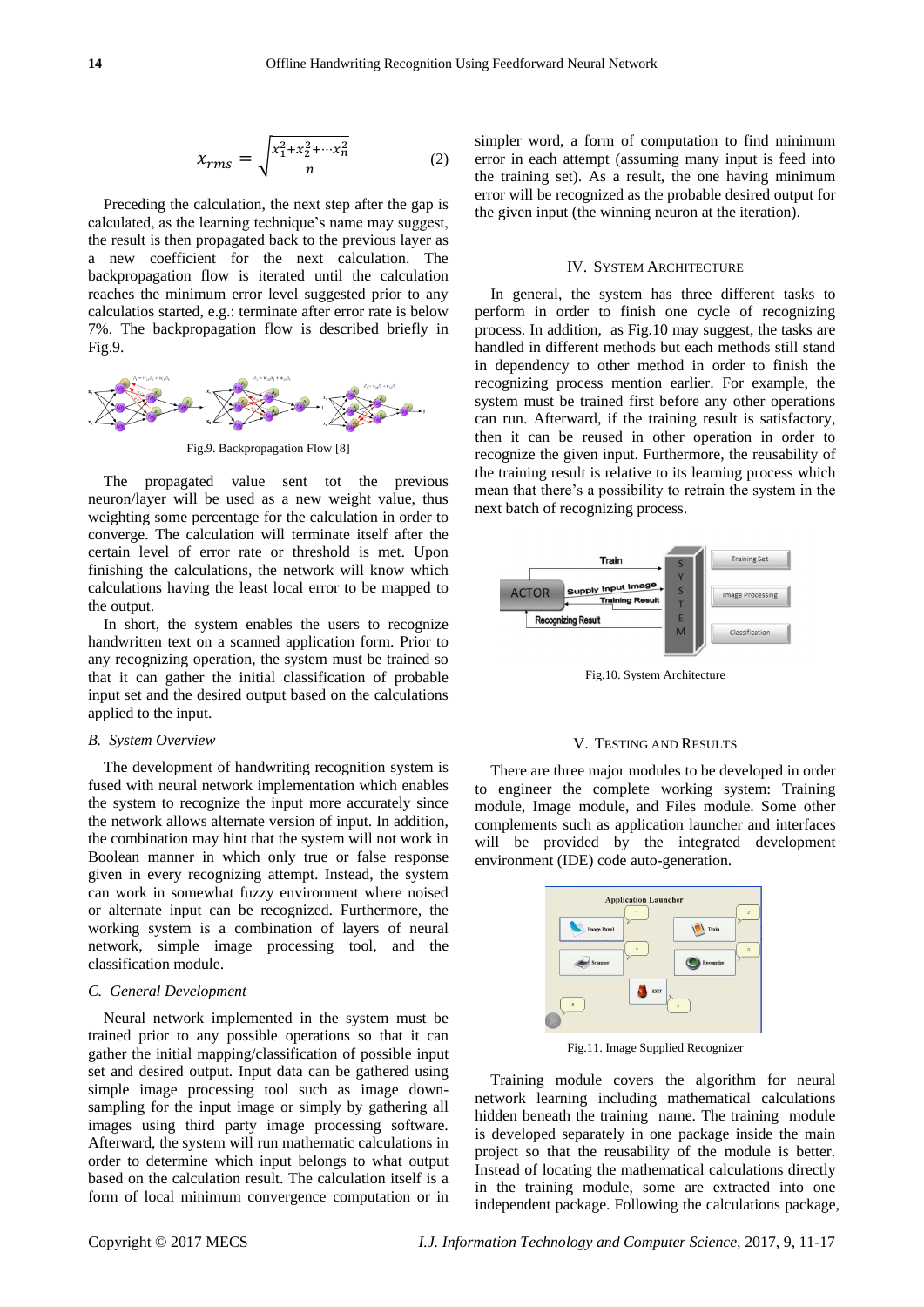there are some matrices operations that are directly referenced from third party code.

The initial user interface is shown in Fig.11. ImagePanel is used to invoke imaging utility required in the system such as image loader and image downsampling.

Legend:

- 1.Button ImagePanel
- 2.Button Train
- 3.Button Recognize
- 4.Button Scanner
- 5.Button Exit
- 6.Training tatus

In case of simplicity, the image cropping based on the predefined frame coordinate can be invoked by only clicking anywhere in the internal frame with the image loaded prior to the action. On exit, the ImagePanel will be closed and return the user to the application launcher. Furthermore, the training can be started by clicking button Train, on training start, the system will ask the user to input the hidden layer value by showing an input pop-up dialog box. Having the network fully trained, the system can now start the recognition. Assuming that the input files for recognition have been residing in the predefined directory for input file, user may click the button Recognize to invoke recognition.

## *A. Performance Test*

Performance test is unlike stress testing which require system robustness on heavy load. Performance testing covers a broad range of evaluations such as material, product, and system with specified specifications applied in a normal condition. In short, the purpose of the performance test is to test system"s effectiveness in a normal condition and specified conditions. Applying five concurrent tests having seven hidden layers in the network model, the system performed as good as expected.

Based on the logs retrieved from the performance test, there are several points that can be drawn such as:

- a) System performance depends on the likelihood of the mathematical calculations" convergence. If the calculations diverged, the performance of the system will take more time compared to the one which is converged.
- b) With thread applied to the system, the process management becomes a lot better: no interference of heavy background processes to interface.
- c) Different training and input method applied to the test will result in different system performance outcome.

The performance of the system on the test is rated as good as expected since there is a possibility of divergence in the background process"s mathematical calculations. The divergence is expected since it is also the FeedforwardNetwork algorithm"s disadvantage.

The case of divergence in calculations may happen if the network model is set in such a way so that previous calculations can affect the next calculations. In one hand, the affection of each calculation may lead to divergence; in the other hand, ideally this way should be fine if the calculation can affect each other and force the calculation to convergence state, provided that the momentum is correct.

## *B. Cross Test*

In this system, the test will run on cross-image-sources such as:

- Training file set and the input set are provided using the same third party image processing tool (e.g.: Adobe Photoshop)
- Training file set is provided using third party image processing tool (e.g.: Adobe Photoshop) while input file set is gathered internally (utilizing image panel to crop and downsample the set)
- Training file set is provided using internal image panel while the input set is gathered externally (using third party image processing tool: Adobe Photoshop)
- Training file and input set file are provided using the same internal image panel

The purpose of conducting such test is to see whether the system can take the training and input file set and use them for recognition. Furthermore, different set for training and input file set may lead to negative result in recognition since there are many things to consider having the differences affecting the system.

### *a. Cross Test Case – 01*

In this test environment, the images provided are all noise-free since the third party image processing tool has better control over noise that probably generated whenever the file is encoded in JPEG format. In addition, the noise may be generated if the tool has poor antialiasing handler.

In this test, the specifications of the image files are set in the following points:

- The training and input file set are all provided using third party image processing software (Adobe Photoshop)
- Twenty seven image files for training set: twenty six English capital letters with an addition of whitespace character
- Twenty image files of input file set for recognition. In case of simplicity, the recognition is limited to the given number.

## *b. Cross Test Case – 02*

In this test environment, noises are expected in the training file or input file set since it is gathered using internal imaging panel with rather poor JPEG encoder. The specifications in this test are listed as follow: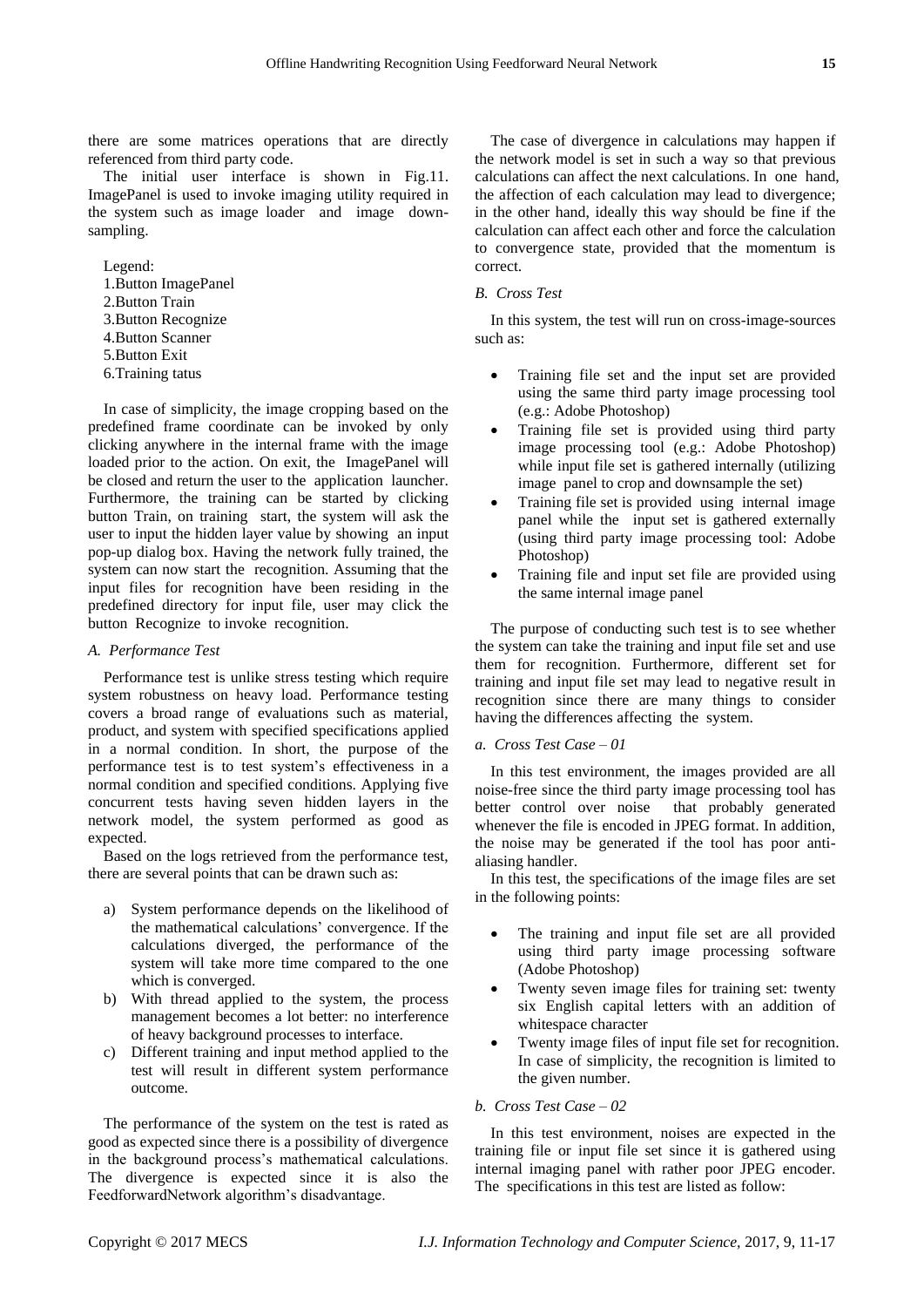- Training set is provided using third party image processing software (Adobe Photoshop) while input file set is gathered using internal image panel or vice versa.
- Twenty seven image files for training set: twenty six English capital letters with an addition of whitespace character.
- Twenty image files of input file set for recognition. In case of simplicity, the recognition is limited to the given number.



Fig.12. Input File Set

The training files are expected to be the basis for recognition and thus they should be seen as the ideal. It is not recommended to have noisy training files while the input file set is noise-free. If the training files provided are ideal, given that the input file set might be noisy, then there are several points listed below to be considered as possible way out for the system to be able to cope with noises in input file set:

- Applies better pixel
- Applies better JPEG encoder so that generated noise can be forced into minimal
- Applies better image processing routine so that it can be used to clear seen noises (need human interaction)
- Applies better down-sampling method so that only really distinguished pixel can be taken as input pixel, e.g.: check the color of the pixel, if it is not really black then it will be considered as possible noises
- Applies better recognition algorithm to read and parse probable image noises and exclude the noises from recognition

## *c. Cross Test Case – 03*

In this test environment, noises are expected in the training file and input file set since it is gathered using internal imaging panel with rather poor JPEG encoder.

|               | <b>ACCORD</b> |           | 93        |          | -<br>in and | $\overline{\phantom{a}}$ |           |
|---------------|---------------|-----------|-----------|----------|-------------|--------------------------|-----------|
| out0.pg       | cut1.jpg      | oA2.py    | out3.jpg  | out4.pg  | out5.pg     | cut6.jpg                 | out7.pg   |
| Figure 1<br>- |               |           |           | Ņ        |             |                          |           |
| $0.18$ .pg    | out9.jpg      | out10.jpg | out11.jpg | out12.pg | out13.jpg   | outl4.pg                 | out15.jpg |
| $\sim$        |               | $\sim$    |           |          |             |                          |           |
| out16.trg     | out17.py2     | out10.jpg | out19.py  |          |             |                          |           |

Fig.13. Case03 - Input File Set

The system is likely not being able to determine little differences between letter "G" and "D". A little error like this is expected since the training file and input file are noisy. The little difference between look-alike-characters should be taken as change-variable affecting recognition but in the case of noisy training and input file, the recognition result can be categorized as adequate.

## *d. Cross Test Case –4*

In case of simplicity for this test environment, the images provided are all noise-free since they are all gathered using third part y image processing tool. The specifications of the image files are set in the following points:

- Two sets of the training and input file set are all provided using third party image processing software (Adobe Photoshop)
- Twenty seven image files for training set: twenty six English capital letters with an addition of whitespace character.
- Twenty image files of input file set for recognition. In case of simplicity, the recognition is limited to the given number.

Even though the training and input set are gathered using third party image processing tool with noise-free images, the recognition reading still in negative result. The result is expected because this test is like comparing two sets of different person"s handwriting thus, resulting in a little-matched and poor recognition result. There are a lot of points affecting the poor recognition; some of them are listed below:

- The fact that two sets of input and training files may represent two distinctive person"s handwriting.
- Even though say that the two sets are provided by the same person, the letters have only a little chance to be similar to the one provided before. Hence, the recognition using crossed-set is expected to be low.
- Even though the result yields low mark in recognition result, there are some letters that are perfectly recognized even though it is crossedtested. Those letters are the one with little or no curving pattern such as letter 'T' and 'E'

Clearer representation of the recognition accuracy is shown in Table 1.

| Table 1. Recognition Accuracy |  |  |  |  |
|-------------------------------|--|--|--|--|
|-------------------------------|--|--|--|--|

| <b>Training Set</b>    | <b>Input Set</b>    | <b>Accuracy</b> | <b>Expected Error</b> | <b>Accuracy Delta</b> |
|------------------------|---------------------|-----------------|-----------------------|-----------------------|
| <b>Training Set 01</b> | <b>Input Set 01</b> | 100%            | 0.01                  | 99.99%                |
| <b>Training Set 01</b> | Input Set 02        | 25%             | 0.01                  | 24.99%                |
| <b>Training Set 02</b> | Input Set 01        | 25%             | 0.01                  | 24.99%                |
| <b>Training Set 02</b> | Input Set 02        | 100%            | 0.01                  | 99.99%                |